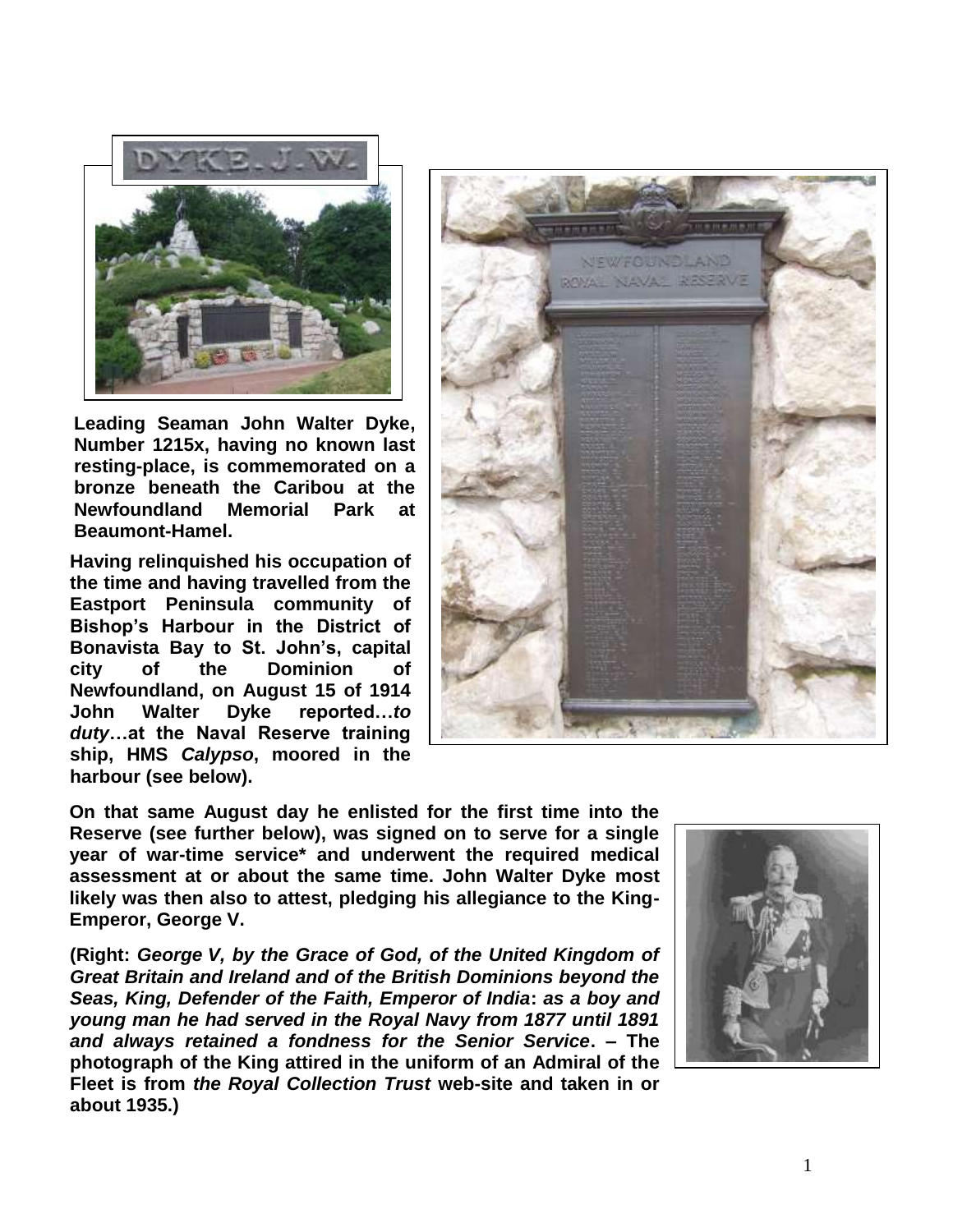**(Right:** *At the outset of their career, the Calypso-Class ships were apparently considered to be superior vessels. Hybrids powered by both steam and sail - they were able to police the outer reaches of the British Empire most efficiently and economically. The rapid progress in engine technology, however, was to mean that HMS 'Calypso' and her sisterships would soon be out-classed by newer vessels***. – This Royal Navy photograph was taken prior to 1902 when the drillhall was reportedly built on her upper deck and the funnel removed, is from** *Wikipedia***)**



*\*In the early days of the War, perhaps because it was felt by the authorities that it would be a conflict of short duration, the recruits enlisted for only a single year. As the War progressed, however, this was obviously going to cause problems and the men were encouraged to re-enlist***.** *Later recruits – as of or about May of 1916 - signed on for the 'Duration' at the time of their original enlistment.*



**(Right above:** *The White Ensign has been flown by the Royal Navy in its present form since about the year 1800 although other naval ensigns had existed for at least two centuries. It consists of a red St. George's Cross – the national flag of England - on a white field with the Union Flag\* in the upper canton.*

*\*The Union Flag is commonly referred to as the 'Union Jack'; this is, in fact, a misnomer since a flag is referred to as a 'Jack' only when flown from the bow of a ship.*

**Note:** *During the years preceding the Great War the only military force on the Island of Newfoundland – apart from a handful of ill-fated local attempts – was to be the Royal Naval Reserve (Newfoundland). Even so, it was to be some thirty years after the withdrawal of British troops from the Dominion in 1870 before the Reserve came into being in 1902.* 

*Just fewer than four-hundred men were sought to enroll as seamen – apparently automatically at the rank of Able Seaman - and to present themselves annually in St. John's for five years in order to train for a period of twenty-eight days per annum. Allowed to report at a time of their own choosing, it is perhaps not surprising that these volunteers – mostly fishermen – were to opt to train during the winter months when fishing work was minimal.*

**(Right:** *Recruits of the Royal Naval Reserve (Newfoundland) seen here in front of HMS 'Calypso'. The shed-like superstructure seen behind them had been built onto the ship in 1902 to serve as a drill-hall. Whether the vessel was still 'Calypso', or had become 'Briton' by this time (see further below) is not clear.* **– photograph from Newfoundland Provincial Archives via Wikipedia)**

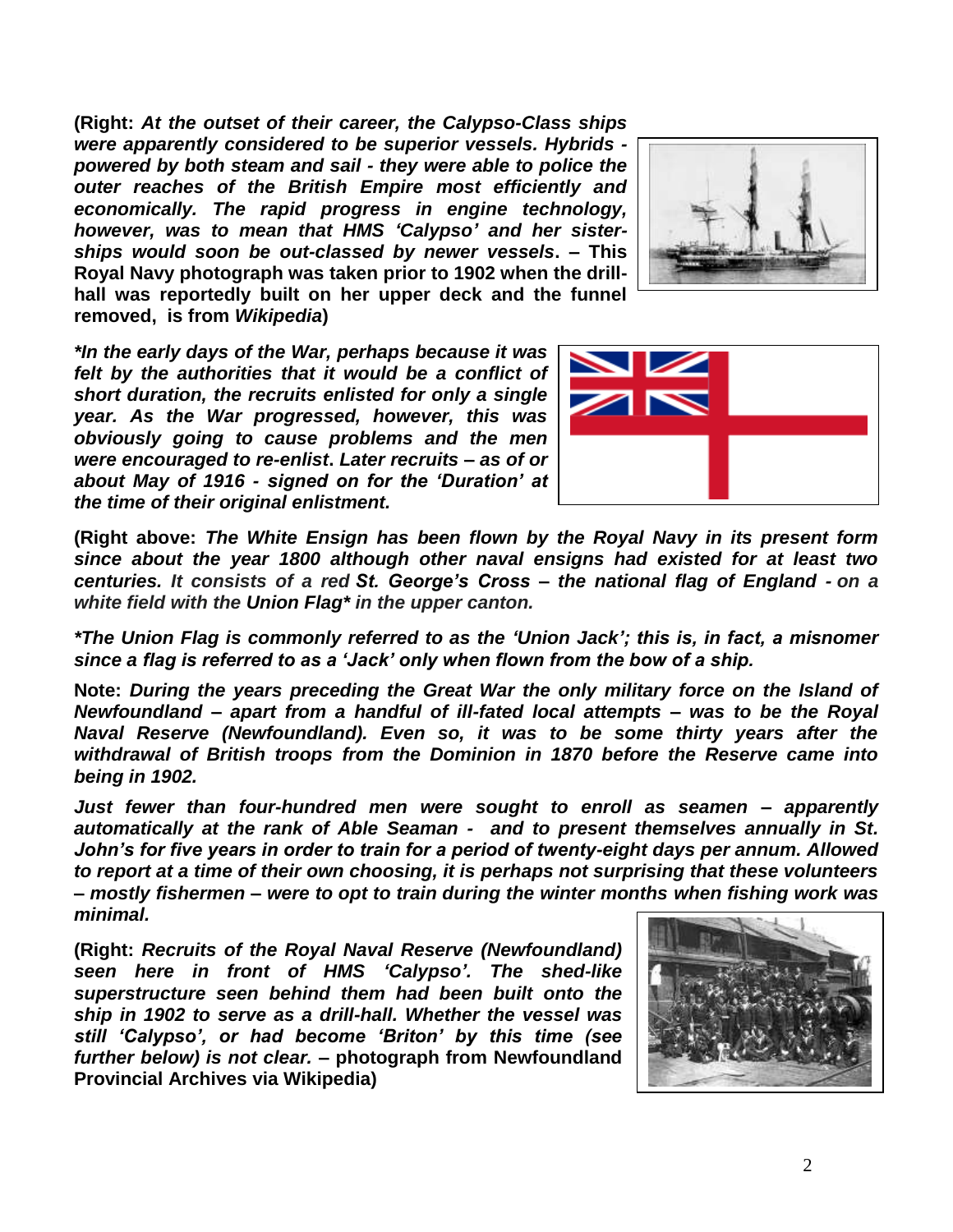*Expenses were apparently defrayed for the most part by the British (Imperial) Government and an attempt was made to ensure the number of recruits would be kept constantly at a maximum. This practice and policy was then to be continued up until the onset of hostilities some twelve years later.*

*Of course, the purpose of having a reserve force at any time is to provide a trained force ready at any time to serve at a time of need or crisis. Thus in August of 1914, upon the Declaration of War by the government in London, hundreds of those men of the Royal Naval Reserve (Newfoundland) were to make their way to St. John's, from there to take passage overseas to bolster the ranks of the Royal Navy.*

**(Right above:** *Naval reservists from Newfoundland, during the early days of the Great War, before their departure for the United Kingdom* **- from** *The War Illustrated***)**

*An elderly vessel, HMS 'Calypso', having become surplus to the Admiralty's needs, had been provided to the Dominion of Newfoundland by the Royal Navy in 1902 for training purposes. After some debate it was eventually decided that she would be permanently moored in the harbour of the capital, her superstructure reduced, and a wooden shelter built on her upper deck to provide training facilities and living quarters for the prospective naval recruits.*

**(Right above:** *HMS 'Calypso' in full sail. She was to be renamed 'Briton' in 1916 when a new 'Calypso', a modern cruiser, was about to be launched by the Royal Navy***. – This photograph, taken by the Royal Navy in 1898, is by courtesy of** *Admiralty House Museum***)**

**At some time during the period of three weeks following his arrival at** *Calypso* **there was a promotion of John Walter Dyke to the rank of seaman. As his scant records only suggest that he had been a new recruit, what his duties were to be during those twenty-two days is not certain\* although he was likely in training. But on September 5 he was to be seconded to the fledgling Royal Canadian Navy and to board the cruiser HMCS** *Niobe* **which at the time was in St. John's Harbour awaiting a detachment of the Newfoundland Royal Naval Reserve.**

**(Right above:** *'Niobe', seen here in St. John's Harbour, was ceded by Great Britain to Canada on September 6 of 1910 to be the country's main naval vessel on its east coast. Superfluous to Royal Navy needs, she was an elderly…'1st Class Armoured Diadem Cruiser'…of eleven-thousand tons, armed with numerous guns, thirty-two altogether, and two torpedo-tubes. However, by October of 1915 'Niobe' was worn out, to be disarmed and relegated to the role of harbour-service and headquarters ship in the harbour at Halifax see below).* **– from the William Herbert Rose and Marmaduke Rose collection (Courtesy of Bud (Donald Rose) and in the** *For Posterity's sake – an RCN Historical Project* **web-site)**





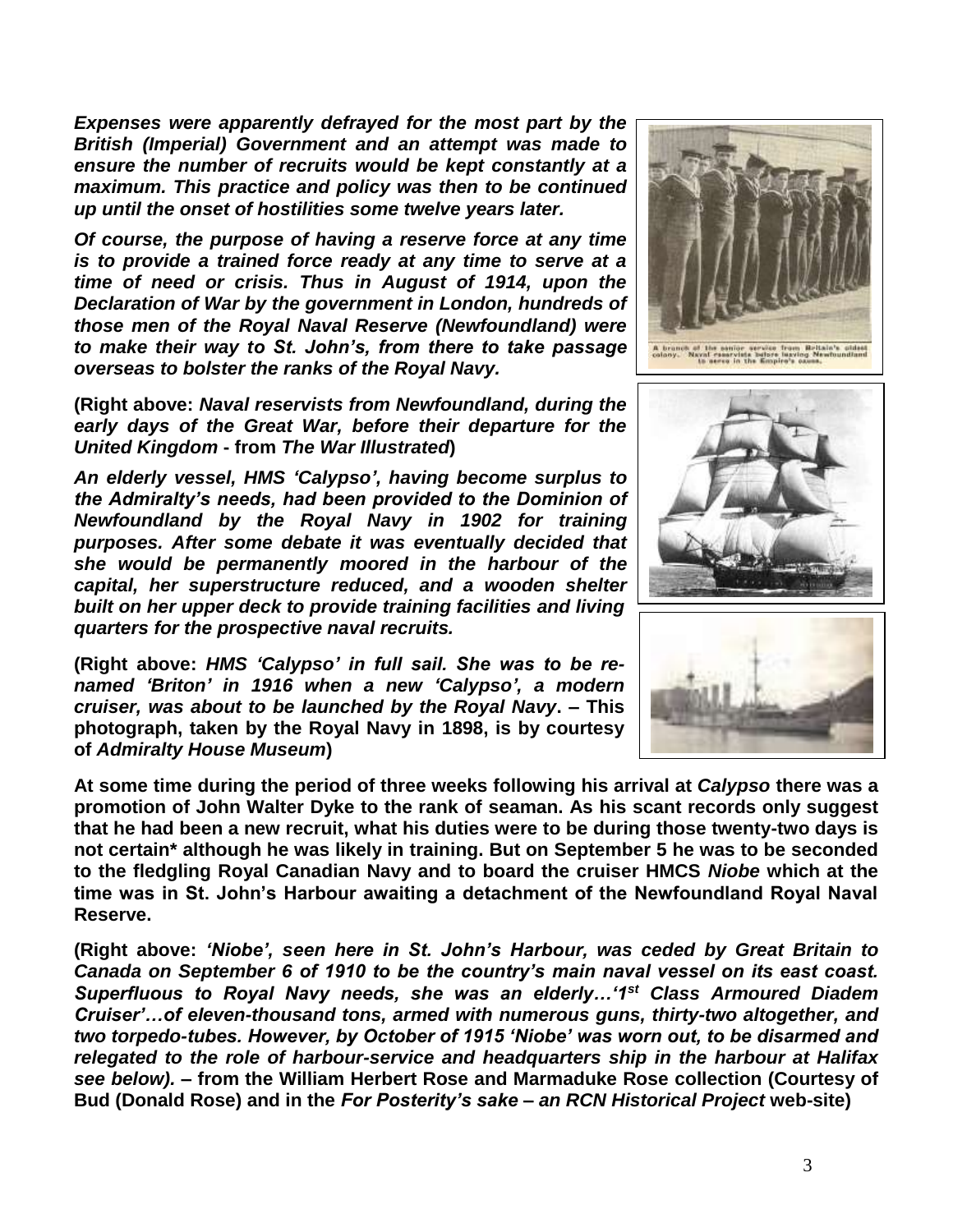*\*It appears that in many cases, even if the recruit in question had not already previously been with the Royal Naval Reserve, the required twenty-eight day training period, all or partially, was waived by 'Royal Proclamation'.*

**(Right:** *A naval tender carry Newfoundland Reservists from HMS 'Calypso' to HMCS 'Niobe\*'. –* **The photograph by** *The Evening Telegram* **is from the** *Provincial Archives.***)**

*\*Some sources refer to the ship – in 1914 - as HMS 'Niobe', but as of September 6, 1910, she was HMCS 'Niobe'.*

**By the time that the detachment of just over one-hundred Newfoundland Reservists\* was to join the ship's complement on that September 5\*\*, HMCS** *Niobe* **had already started her war-time service**



*\*They were apparently needed as when Niobe was being re-fitted and readied for war, many of her crew had been ordered to Canada's west coast and were unavailable when the ship herself had been prepared to sail after her repairs.* 

*\*\*Some few Reservists are recorded on their service records as having joined HMCS 'Niobe' on October 15 but this is highly unlikely as 'Niobe' had contact with two Royal Navy ships off New York as late as a quarter past six on the evening of October 13. Moreover, the discharge register of HMS 'Calypso' documents that September 5 was indeed the date on which some of these men joined 'Niobe' – the records of the others appear to be absent from the register.*

**HMCS** *Niobe***'s first duty after having absorbed the Newfoundland Reservists into her crew was to escort the Royal Canadian Regiment from Halifax on its passage to Hamilton, Bermuda, where it was to become the island's garrison. This mission accomplished, the ship sailed northwards to patrol the waters of the Cabot Strait and the Straits of Belle Isle, a task she shared with a Royal Navy cruiser, HMS** *Lancaster***.**

**Following this episode of but a few weeks, by mid-October of 1914 she was working with the Royal Navy's 4th Cruiser Squadron, also known as** *Force 'H'***, which was responsible for the inspection of shipping off the east coast of the United States and as far south as the West Indies.**

**The United States was a neutral country at the time – she did not join the conflict until April of 1917 – and thus this patrolling and policing of the western Atlantic was the burden of the Royal Navy during the first years of the** *Great War* **as was the blockading of German shipping in American harbours. The job involved intercepting merchant ships of all flags, the inspection of cargoes and at times the boarding and the escorting thereof under armed guard of shipping to an Allied – or Associated – port.**

**This often also involved a great deal of boredom with the exception, perhaps, of the few days – every three weeks or so – when the patrol ships put into Halifax or, rarely, Bermuda for re-fuelling and replenishing of other supplies.**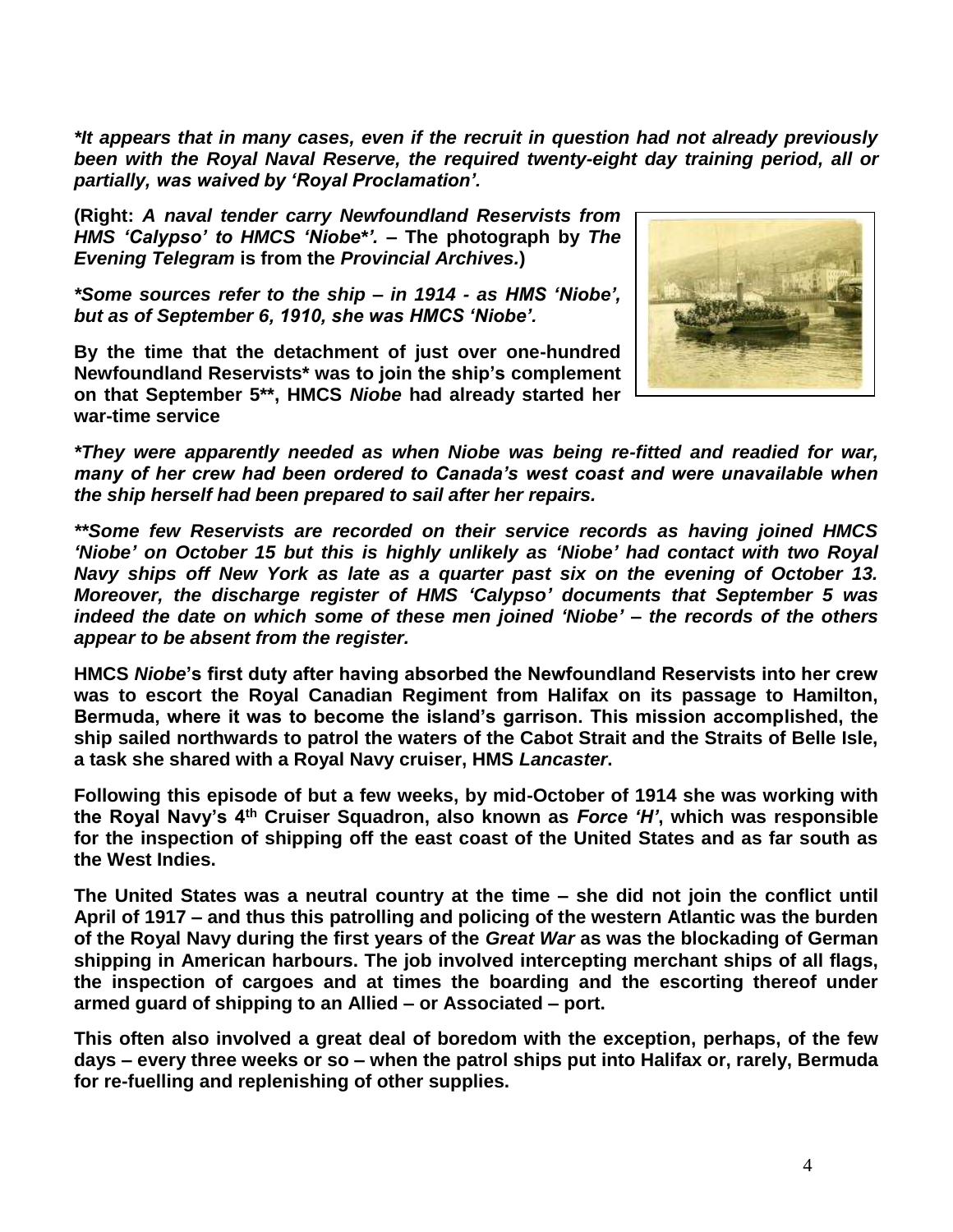**HMCS** *Niobe* **was already an elderly ship and the continuous effort of those several months resulted in a worn-out ship. Thus when she returned to Halifax in July of 1915, it was decided that she should remain there to become a depot ship and headquarters for the other, smaller, ships of the Royal Canadian Navy on Canada's east coast. She was to remain in Halifax for the remainder of the conflict.**

**The Newfoundlanders of the Royal Naval Reserve were then to return to St. John's to serve on HMS** *Calypso***, some for only a short period of duty, before being dispatched overseas to the United Kingdom and thence to ships of the Royal Navy.**

**Seaman Dyke's Service Record shows that he was put back on the nominal roll of HMS**  *Calypso* **on September 1 of 1915 – although this may have been partially only on paper. Some three weeks later he was on his way once more.**

**He was a seaman of the draft of one-hundred forty-four Royal Navy Reserve personnel which was to travel across the island of Newfoundland to Port-aux Basques likely overnight on September 23-24, 1915. The detachment then embarked on the Reid Newfoundland vessel, the SS** *Kyle***, for passage to North Sydney where the ship docked on the morrow at ten minutes past five in the morning.** 

**From there the Reservists were to travel by the** *Inter-Continental Railway* **to Québec City where they would be taken on board the SS** *Sicilian* **arriving from Montreal on her commercial route across the Atlantic to Liverpool.** 



**(Right:** *The image of the SS Sicilian at anchor(?) just offshore is from the WikiTree web-site***.)**

**It was likely at the end of the first week of October, 1915, and having disembarked in that English port-city, that the Naval Reservists would thereupon have been either dispatched directly to a vessel or ordered to undergo further training – or otherwise to simply await a posting to one of His Majesty's ships - at one of various Royal Navy establishments, these for the most part operating around the coast of England.**

**In the case of Seaman Dyke, not having immediately been attached to a vessel,** *Pembroke I* **(see below) was the establishment to which he was directed and where he was to remain until likely the end of the second week of November of that year – although exactly what his occupations, apart from waiting, were to be during this period of wearing a cap-band emblazoned** *HMS Pembroke* **has not been made clear.**

*\*There was also a series of ships named 'Pembroke', the last several of which were used as depot ships and for harbour service at Chatham. This is the 'HMS Pembroke' found on the cap-bands of the sailors who served there perhaps in their thousands - but who were never to set eyes on the actual ship in question.*



**(continued)**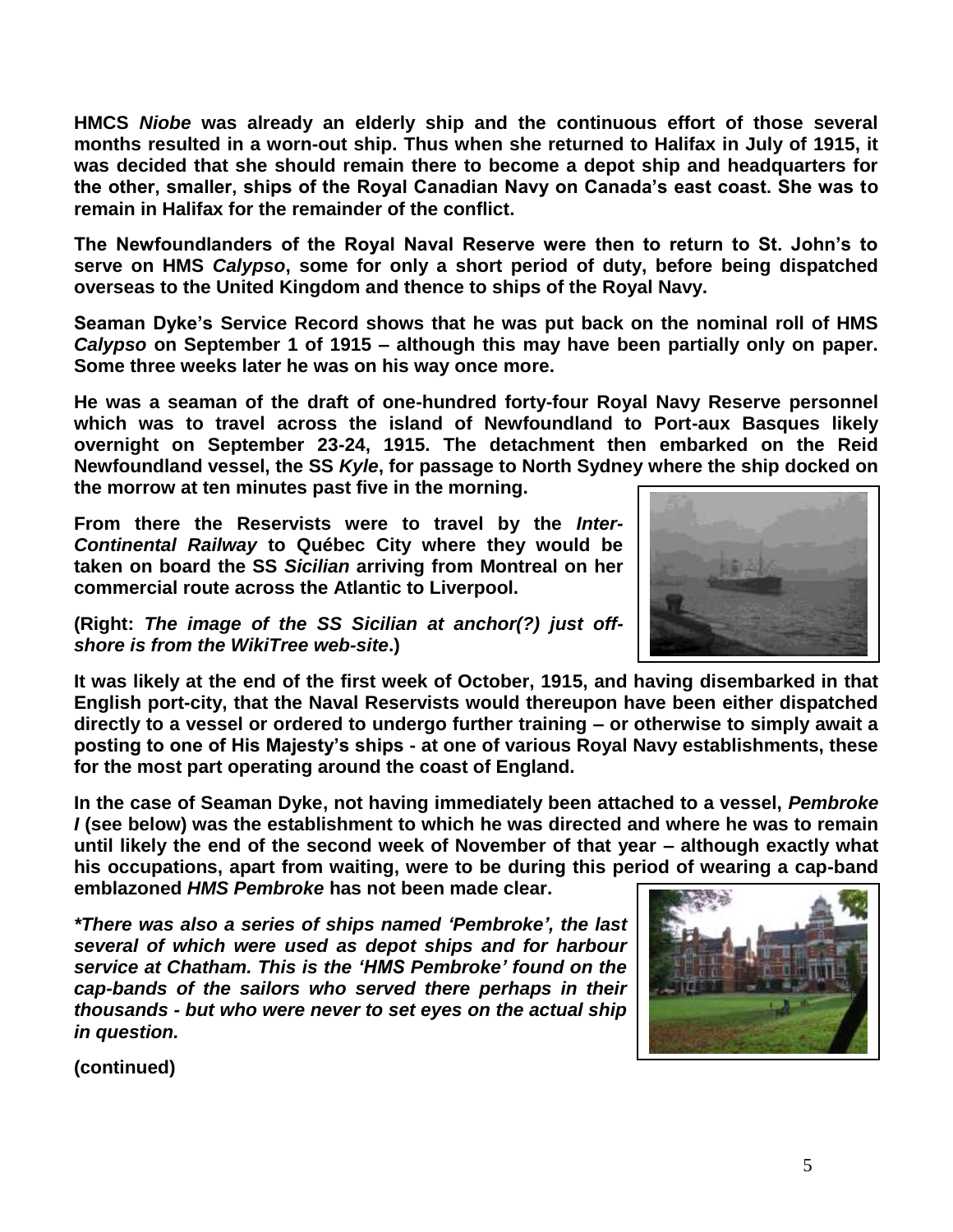**(Preceding page:** *A part of the large Royal Navy complex which was the HMS 'Pembroke' naval establishment at Chatham for just over one hundred years. Today it has been transformed into a university campus***. – photograph from 2010)**

*Naval discipline being distinct in some ways from the laws that governed other parties such as the Army and civilians, sailors had to be on the books of a serving naval vessel to be legally subject to naval law and order, even when these sailors were serving on land.*

*Thus the presence of elderly and obsolescent vessels that plied the waters adjacent to the many naval land establishments which were known as stone frigates. The ships were in theory the home ships of the tens, hundreds, even thousands of men who laboured on shore.*

**Seaman Dyke was to serve for twelve weeks at** *Pembroke I* **before the awaited summons was to come. And when it did, on December 16-17 of 1915, he was to be dispatched not to a ship but to another stone frigate,** *President III***.**

**This Royal Navy establishment had initially been in London where the original – floating –** *President* **had been opened to serve as a drill-ship for recruits of the Royal Navy Volunteer Reserve.** *President III***, one of several Divisions to emerge as the** *Great War* **progressed, was to deal primarily with finances and accountancy, its offices at times located outside the capital city.**

**However, while it is unlikely that Seaman Dyke was to become involved with accounting, it would appear that neither was he to become involved with shipping as his next move was a transfer on April 10-11 back from** *President III* **to** *Pembroke I***, on this occasion to remain there for ninety-seven days until July 17.**

**He was to return to President III on July 18 and to remain on the establishment's nominal roll for ten months, although there is just a suggestion that during his tenure there, on or about February 1, he was promoted to the rank of (***Acting***) Leading Seaman. There is also the word** *'Demobilized'* **found on his service record which, in other cases, appears to imply a period of furlough at home, but the author has thus far been unable to find any further evidence of any such event.**

**But by that February 1 he had gone to sea on a carrier-ship, the** *Saint Ninian* **and was possibly already on his way back from Algeria with a cargo of iron pyrites for the steel-making industries along the River Tees. Six days later, on February 7, already within five kilometres of the English coast the ship stopped to rescue the survivors of the** *Corsican Prince* **which had been torpedoed by the German submarine, UB-34.**



*Saint Ninian* **in her turn was also then torpedoed, although different sources name different culprits: the aforesaid UB-34 and the UB-48. It possibly matters not: fifteen members of Leading Seaman Dyke's ship were to perish. He was one of that number.**

**(Right above:** *In the absence of a photograph of the steamer 'St. Ninian', this is an image of the vessel 'Corsican Prince' for which 'St. Ninian' had stopped in order to pick up*